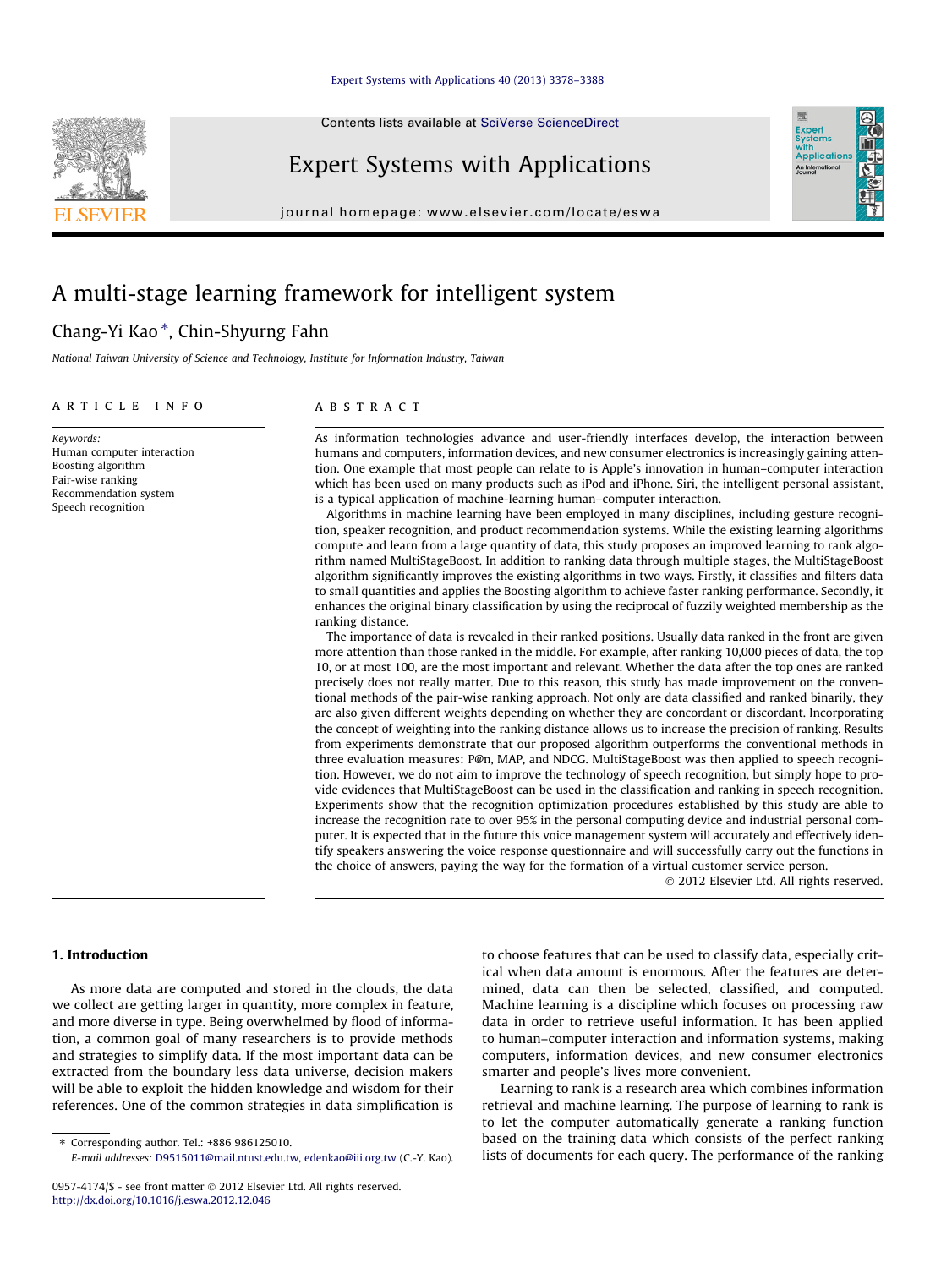function is evaluated by comparing it to the correct ranking results. However, the evaluation method used here is somewhat different from regular methods. Since the ranking function compares data in two lists, not only the data at the matched position in each list are compared (for example, pair-wise comparison of data at position n in list A and position n in list B), the relationships of similarity of the two lists must also be taken into consideration while the evaluation is performed.

The learning to rank algorithm proposed in this paper is developed from AdaBoost. AdaBoost pools together a series of rough weighting rules to create highly precise rules. Its advantages include easy execution and highly precise classification. However, it also has drawbacks. For instance, AdaBoost is sensitive to noise, which is a disadvantage shared by most ranking and classification algorithms. Further, its execution performance relies on the weak classifiers used. AdaBoost boasts high efficiency and detection rate, hence is suitable for handling high-dimensional feature data. Such Boosting-based ranking algorithm is very effective in human– computer interaction and is even applicable to recognition technologies.

#### 2. Related works

Existing methods for learning to rank fall into three categories: point-wise, pair-wise, and list-wise. The point-wise approach allows the ranking function to learn the scores of the perfect ranking. Its purpose is to minimize each data's regression error between the ranking function and the perfect ranking. For instance, McRank [\(Li,](#page--1-0) [Burges, & Wu, 2007](#page--1-0)) uses multi-class classification (Mc) to minimize the distance between the ranking function and the perfect ranking. The pair-wise approach transforms ranking into classification on data pairs. One of the data point is each pair is either better or worse than the other data point in the given pair, turning the comparison into a binary classification. As the pair-wise approach puts more emphasis on the correctness of ranking results, it is usually considered better than the point-wise approach. Ranking SVM ([Joachims, 2002\)](#page--1-0) is a good example which uses SVM (Support Vector Machines) to efficiently performing binary classification for data ranking. Other examples include RankBoost [\(Freund et al.,](#page--1-0) [1998\)](#page--1-0), an algorithm which uses the boosting approach to minimize ranking errors, and Frank [\(Tsai et al., 2007\)](#page--1-0), which minimizes fidelity loss. The list-wise approach, which emerged quite recently, minimizes the loss function defined on the perfect ranked list and the list generated by the ranking function. Representative algorithms include ListNet ([Cao et al., 2007](#page--1-0)), which computes based on probability models, and AdaRank [\(Xu & Li, 2007\)](#page--1-0), which uses the boosting approach to minimize the loss function. Learning to rank is a supervised machine learning problem, especially in a vector space [\(Liu, 2008](#page--1-0)).

Unsupervised learning refers to the problem of trying to find hidden structure in training data that are not artificially labeled. In other words, an unsupervised learning model is not given labeled data during training. Therefore, it can only depend on the existing methods without reward signals to evaluate a potential solution. Among the applications of unsupervised learning algorithms, most summarization models can be divided into two categories based on matching strategies. One of them is to measure the relevance between each sentence and the document by literal term matching, as exampled by the Vector Space Model (VSM). Higher relevance correlates to higher importance. As opposed to unsupervised learning, supervised learning is a machine learning task that is given labeled data during training so that it infers a function from the labeled training data. Text summarization can be made into a binary classification problem. Each sentence s is determined whether it belongs to the summary set S or not. As a result, many lexical features and sentence structural information can be used in the training of supervised summarization models. In recent years, the application of learning to rank in information retrieval can be categorized into three approaches: point-wise training, pair-wise training, and list-wise training.

The rationales of the three training approaches are described below.

### 2.1. Point-wise

The point-wise approach approximates the ranking problem by a regression or views it as a classification problem.

By applying the point-wise approach to automatic summarization, each sentence in the document is a unit in the training data. Through function computation, each sentence is given a score as a label indicating its probability of belonging to the summary. The figure below shows how the point-wise approach is applied to automatic voice summarization. Each sentence in the document is given various features after computation. Each feature as to each document can be represented with a vector. Each vector, based on the known matched relationships in the training data, assigns a label to each sentence. If a sentence belongs to the summary, it is labeled 1 (positive); if not, then it is labeled  $-1$  (negative). After the learning process, the testing data is ranked based on the trained ranking model. The final ranking results indicate the level of importance of each sentence in the summary.

#### 2.2. Pair-wise

The pair-wise approach can be seen as a classification, regression, or ordinal Minimum ranking function regression problem.

The application of the pair-wise approach in information retrieval first appeared in 1995 and has been applied to experiments in medical diagnosis. In 2002, Joachims proposed Ranking SVM based on ordinal regression and it marked the first time in which ordinal regression is used for information retrieval.

#### 2.3. List-wise

The list-wise approach appeared later than point-wise and pairwise approaches. In 2007, two papers about the application of the list-wise approach in information retrieval were presented in the SIGIR conference. Yue et al. proposed SVM-MAP, an algorithm derived from Ranking SVM. Xu et al. proposed another algorithm AdaRank, a novel learning method derived from RankBoost, allowing retrieval models to optimize performance measures such as MAP (Mean Average Precision) and NDCG (Normalized Discount Cumulative Gain).

Literally speaking, the pair-wise approach gives labels to the ranked paired sentences in the training data. In the list-wise approach, lists of ranked sentences in the training data are labeled and used as 'instances' in learning. Both approaches use the minimum ranking error for approximation.

They are boosting, learning to rank, and direct optimization of performance measures. Typical methods of the approach include Ranking SVM ([Herbrich, Graepel, & Obermayer, 2000](#page--1-0)), RankBoost [\(Freund, Iyer, Schapire, & Singer, 2003\)](#page--1-0), RankNet ([Burges et al., 2005\)](#page--1-0), and some other approaches to learning to rank [\(Yang, Kriegman,](#page--1-0) [& Ahuja, 2002\)](#page--1-0). AdaRank is also one that tries to directly optimize multivariate performance measures. AdaRank is unique in that it employs an exponential loss function boosting technique. AdaRank is a simple yet powerful method. More importantly, it is a method that can be justified from the theoretical viewpoint. The following description was the algorithm ([Xu & Li, 2007](#page--1-0)).

Connector manufacturers have for years resorted to a closer supply chain link with downstream electronics makers to enhance